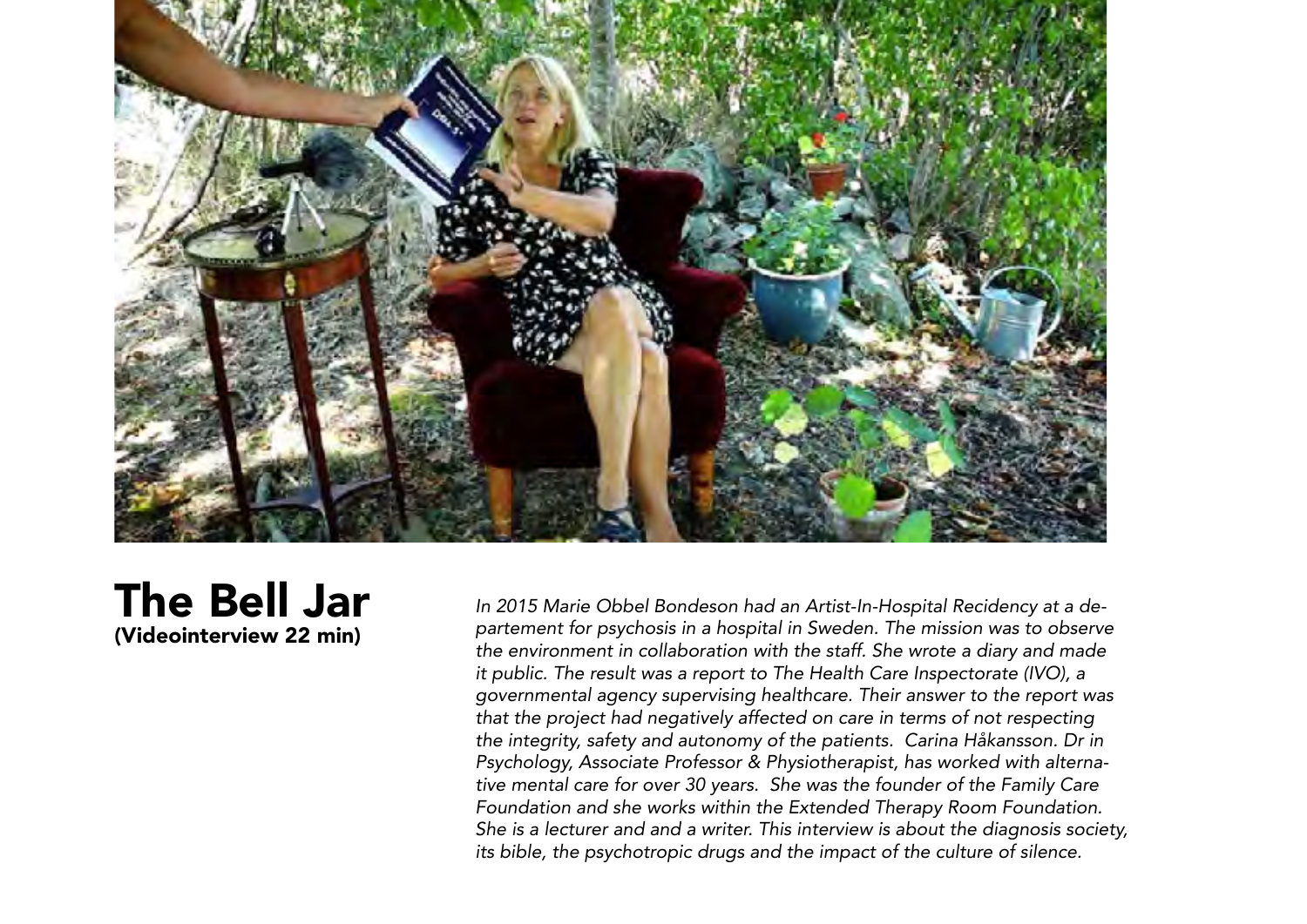## ABOUT THE DIAGNOSIS BIBEL

# *-This is it. It´s rather heavy. This is what people want?*

-Yes, but I am not sure that people would really have wanted a diagnosis if they knew about the alternatives. But this is in fact what we offer in our country, a diagnostic culture. Consequently people believe that this is the way everything is supposed to be. There is a tradition since some decades to not stigmatize people who are having mental or emotional difficulties. One way not to stigmatize is to think that it is okey to have a diagnosis. But people are more and more strating to realize the negative effects of diagnostics. Sooner or later, when you apply for a job or are getting into the military service for instance, the diagnosis appears. So we have started to talk about the disadvantages. But the most serious consequences I think is that young people start to identify with the diagnosis they have got. You tend to think of yourself that you are that way or the other because of your diagnosis.

## *-You start thinking about yourself according to the diagnosis? As an identity?*

Yes, in a very static way. This is controversiel to say but I think it can become a way to avoid responsibility.

We seldom speak about the fact that if a person once has got a diagnosis, it is hard and almost impossible to get rid of it. Most people, that I meet in my work, never got this information.

Not always, I stress this, not always. But Mostly, there are reasons for us to act and be as we are. Of course it´s more complicated to relate to and think about why we feel as we do, why we have an anxiety or fear. It takes more time, it demands more from the person in difficulties itself aswell as from the people surrounding. But this is what we have given up in favor of rather simple explanations and quickfix solutions. A result of this is diagnostics and psychotropics.

# ABOUT THE PSYCHOTROPIC DRUGS

-There is no place where people can go and ask for advice if they don´t want psychotropic drugs. Nor have we some place to turn to when we have questions about specific drugs, their effects and side effects. This is one of the reasons why we started startade International Institute for Psychiatric Drug **Withdrawal** 

-The most important reason for us to be careful with psychotropic medication is that there are so few studies and research from systematic practice, about how exactly the drugs affect us.There are short-term studies but we lack long term studies. What we do know is that some of the heavy drugs have severe side-effects on the human body but also on the psyche or soul so to speak.

- In Sweden, for the last 10 years, medication and the diagnosis of ADHD has increased badly in numbers. Very many young people consume on a daily basis drugs for a symptoms based diagnosis.

Nobody knows yet the effects this is having. What we do know, about AD-HDdrugs, is that young people get physical symptoms like high blood pressure, weight loss, bad appetite, sleep disorder, worry etc. And this is the treatment that a majority of kids and grown-ups get. Psychiatry isn´t organized to take care of people with complex life problemes. I am not sure that psychiatry is the right place for this.

# ABOUT THE ALTERNATIVES

-In June 2017, a report was published in the UN ( for Human Rights), where it was found that the psychiatric system has failed.

The investigation finds that we need alternatives to psychiatry. It is a serious questioning of psychiatry that it may not be the system for people when having social, emotional, economic and mental difficulties. We need to come up with better systems.

What was the reaction of the report in Sweden?

Well, in Sweden there was no reaction at all what so ever.

-What I mean by this powerful expression is that today people still gather together in a department, with a long corridor and rooms on both sides. In these rooms there are different people with different concerns. Otherwise, they would not have been there. I am extremely doubtful whether this is the best way when people are in crisis. I think it's very strange that we haven´t come up with something better in 2018.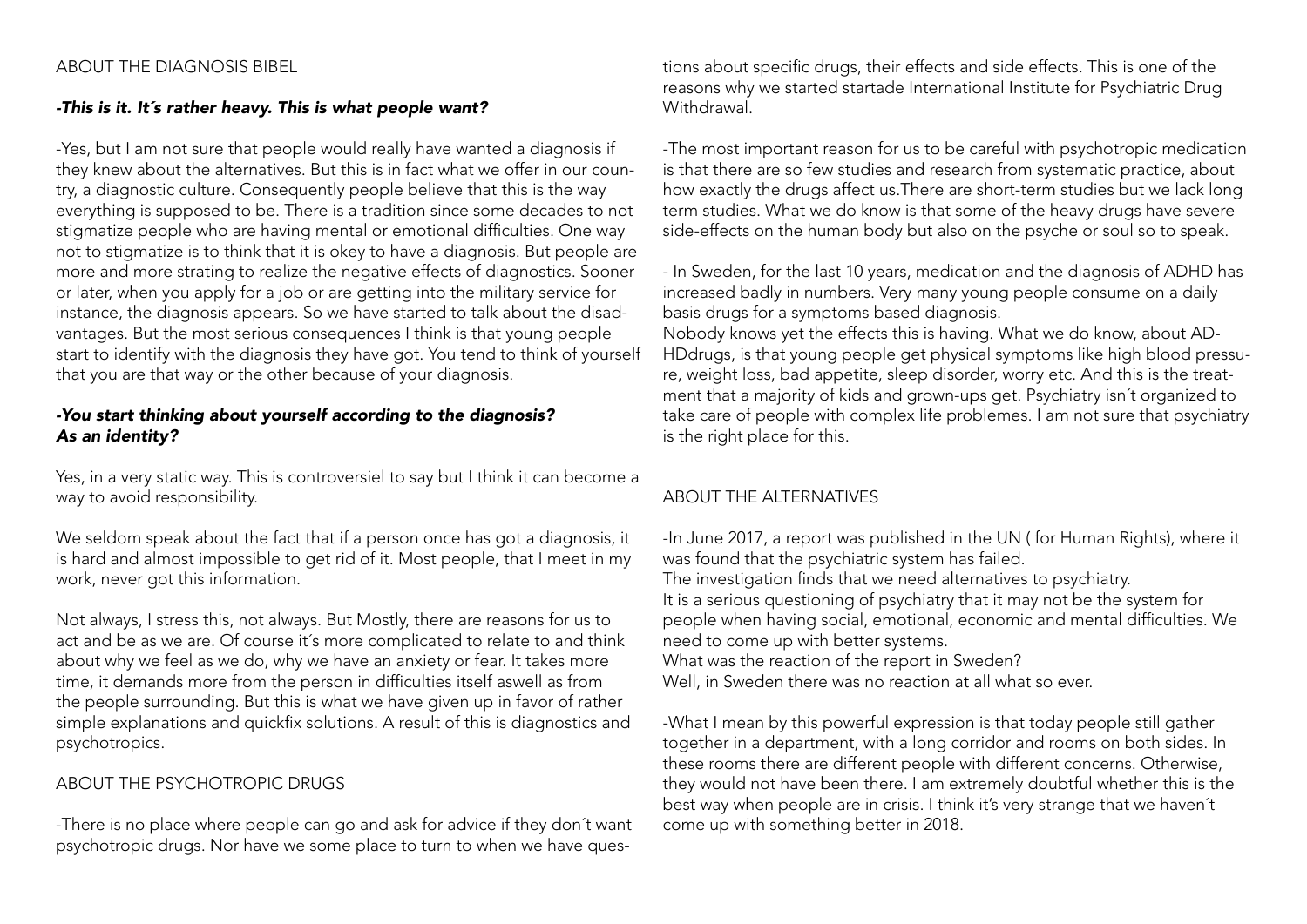-This is about the part of psychiatry that is not outpatient. As regards outpatient care, it looks very different in different parts of the country. What people testify to are that even in outpatient care, there is very much focus on medication. Not least, it is a fact that when you come to psychiatry, attending physicians must diagnose at the first, possibly at the second visit. This diagnosis is based on one hundred questions that largely cover a whole human life. This will be dealt with in a very short period of time and in relation to a person with whom you have no relation. That is, a doctor.

# THE CULTURE OF SILENCE

-Criticisms about the direct side effects and the lack of follow-up of psychotropic drugs, when criticism is presented -nobody answers. You do not get an answer. I think that psychiatrists have a low status among doctors. Psychiatrists also have a low status among many of us who are not physicians, as myself. In fact I do not understand why you should meet a psychiatrist when you have social, psychological or emotional worries. Obviously, when a person seeks medical care, for example psychiatry, one also has to exclude somatic diseases. Sometimes bodily symptoms can make you think it's psychic. For all people, one should rule out that there is something physically wrong. But when you have ruled out that there is nothing physically wrong, I do not understand why you should meet a psychiatrist. We don´t talk about this.

-The psychiatrists I know, both in Sweden and in other countries, which focus on relationships, complexity, life-style and human phenomena. Most of them are also psychotherapists.

They have come to the conclusion that the education of psychiatrists is not sufficient to meet people in crisis or in difficult situations.

I think this is one of the things, speaking of your book "The Elephant in the room", which we are not talking about. Why do we need a psychiatrist at all when the physical examination and the review is done? I have not received an answer to that. I do not understand. In Norway, for some years now, a law has been introduced that psychiatric hospitals must also offer drug-free alternatives to those who so desire. A year ago I was in Tromsø at one of the first hospitals that introduced this. There is no such thing in Sweden, and there is not even a discussion about whether this could be an opportunity.

#### *- How can we initiate a discussion? How do we break through in this culture of silence?*

-I think we may need, including myself, become even more emotional. Even more insistent, even more clearly ideological.

### INTEGRITY AND AUTONOMY

### *-My Artist-In-Hospital residence in a psychiatric departement resulted in a report to IVO- The Health Care Inspectorate, a governmental agency supervisning healthcare. Any comments?*

-Yes, that the confidence in the patient is so terribly low that you don´t think he or she is able to understand. Patients are supposed to handle being in a department where you meet 35 staff and agency locum physicians one day which the next day are replaced by new doctors or nurses. This goes for day care staff as well as night staff. This is totally horrible, I think. It shows the double standard that we depend on. On one hand, words of honor are used; Respect for the patient and Integrity. On the other hand the words are used within a system that implies the opposite. With this in mind, to claim that patients wouldn´t handle that an artist, who comes with the intention to make people´s reality distinctly visible, this I find disgraceful. It´s a shame.

### *-Do you have more comments to IVOs answer to the complaint?*

-Of course on one hand, secrecy is extremely important. People must feel safe that what they say in deepest confidence is not spread to other people. At the same time, what most people say has been harmful to them is introversion, not transparency. In their own family but also in care professional contexts. This idea of privacy at all costs, may perhaps more be a question about the interests of the staff. In order not to expose us, not to show our weaknesses and what we may not be good at managing or coping with. So we say it is in the interest of the other, in this case, a considerably weaker other. You put words in the mouth of people that I do not believe come from themselves. It would be so much more sympathetic if they would have said